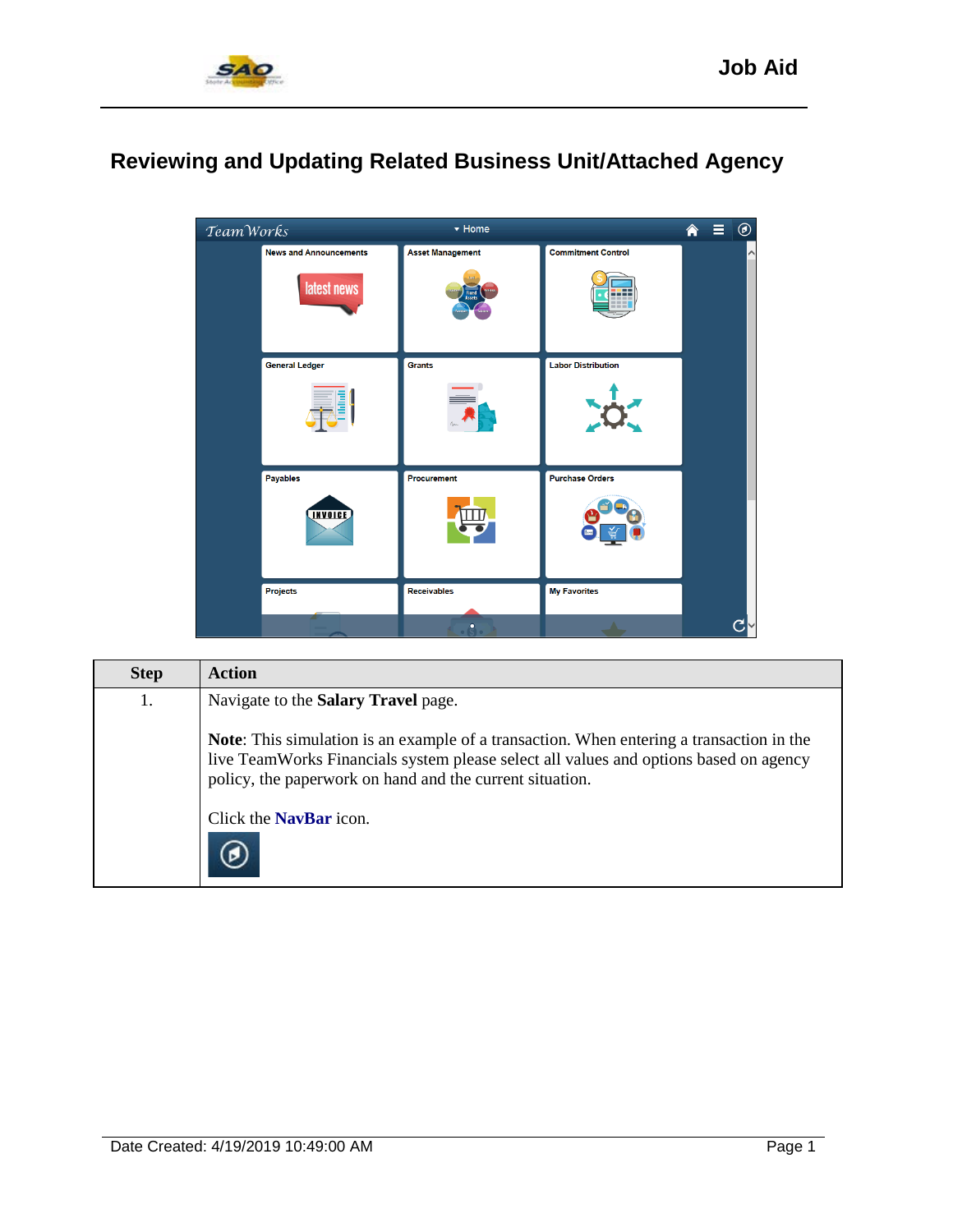

| TeamWorks |                                              | ▼ Home                          |                                 | Ξ<br>$^{\circledR}$<br>侖                    |
|-----------|----------------------------------------------|---------------------------------|---------------------------------|---------------------------------------------|
|           | <b>News and Announcements</b><br>latest news | <b>Asset Management</b>         | <b>Commitment Control</b><br>-- | NavBar<br>Navigator<br>$\mathbf{C}$         |
|           | <b>General Ledger</b>                        | <b>Grants</b>                   | <b>Labor Distribution</b>       | <b>Recent Places</b><br><b>My Favorites</b> |
|           | Payables<br><b>INVOICE</b>                   | Procurement                     | <b>Purchase Orders</b>          |                                             |
|           | Projects                                     | <b>Receivables</b><br>$\bullet$ | <b>My Favorites</b>             |                                             |

| <b>Step</b> | <b>Action</b>                    |
|-------------|----------------------------------|
| 2.          | Click the <b>Navigator</b> icon. |
|             | E<br>Navigator                   |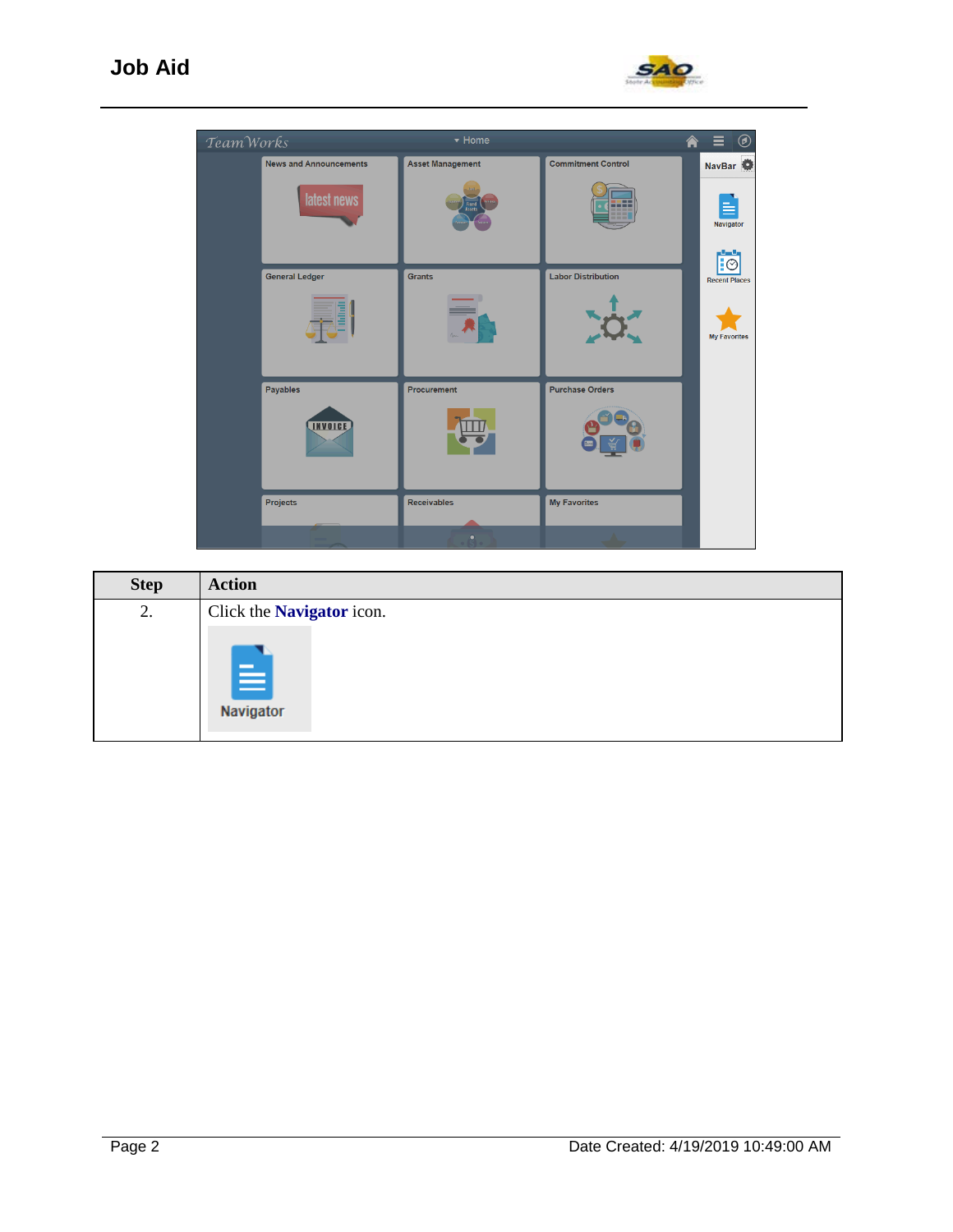



| <b>Step</b> | Action                               |
|-------------|--------------------------------------|
| J.          | Click the <b>Vertical</b> scrollbar. |

| Team Works |                               | v Home                  |                          |                                     | $^\circledR$      |
|------------|-------------------------------|-------------------------|--------------------------|-------------------------------------|-------------------|
|            | <b>News and Announcements</b> | <b>Asset Management</b> | <b>NavBar: Navigator</b> |                                     | Ö                 |
|            | latest news                   |                         |                          | <b>Custom Accounts Payable</b>      | $\rightarrow$     |
|            |                               |                         | E<br>Navigator           | <b>Salary Travel Per Diem</b>       | $\mathcal{P}$     |
|            |                               |                         | $\overline{\mathbf{E}}$  | <b>Asset Management</b>             | $\rightarrow$     |
|            | <b>General Ledger</b>         | <b>Grants</b>           | <b>Recent Places</b>     | <b>IT Asset Management</b>          | $\rightarrow$     |
|            | Ē                             |                         |                          | <b>Banking</b>                      | $\rightarrow$     |
|            |                               |                         | <b>My Favorites</b>      | <b>Financial Gateway</b>            | $\rightarrow$     |
|            | Payables                      | Procurement             |                          | <b>Excise and Sales Tax/VAT IND</b> | $\mathbf{\hat{}}$ |
|            | <b>NVOICE</b>                 |                         |                          | <b>Commitment Control</b>           | $\mathcal{P}$     |
|            |                               |                         |                          | <b>General Ledger</b>               | $\mathcal{P}$     |
|            |                               |                         |                          | <b>Allocations</b>                  | $\mathcal{E}$     |
|            | <b>Projects</b>               | <b>Receivables</b>      |                          | <b>Statutory Reports</b>            | $\rightarrow$     |
|            |                               |                         |                          | Set Up Financials/Supply Chain      | $\rightarrow$     |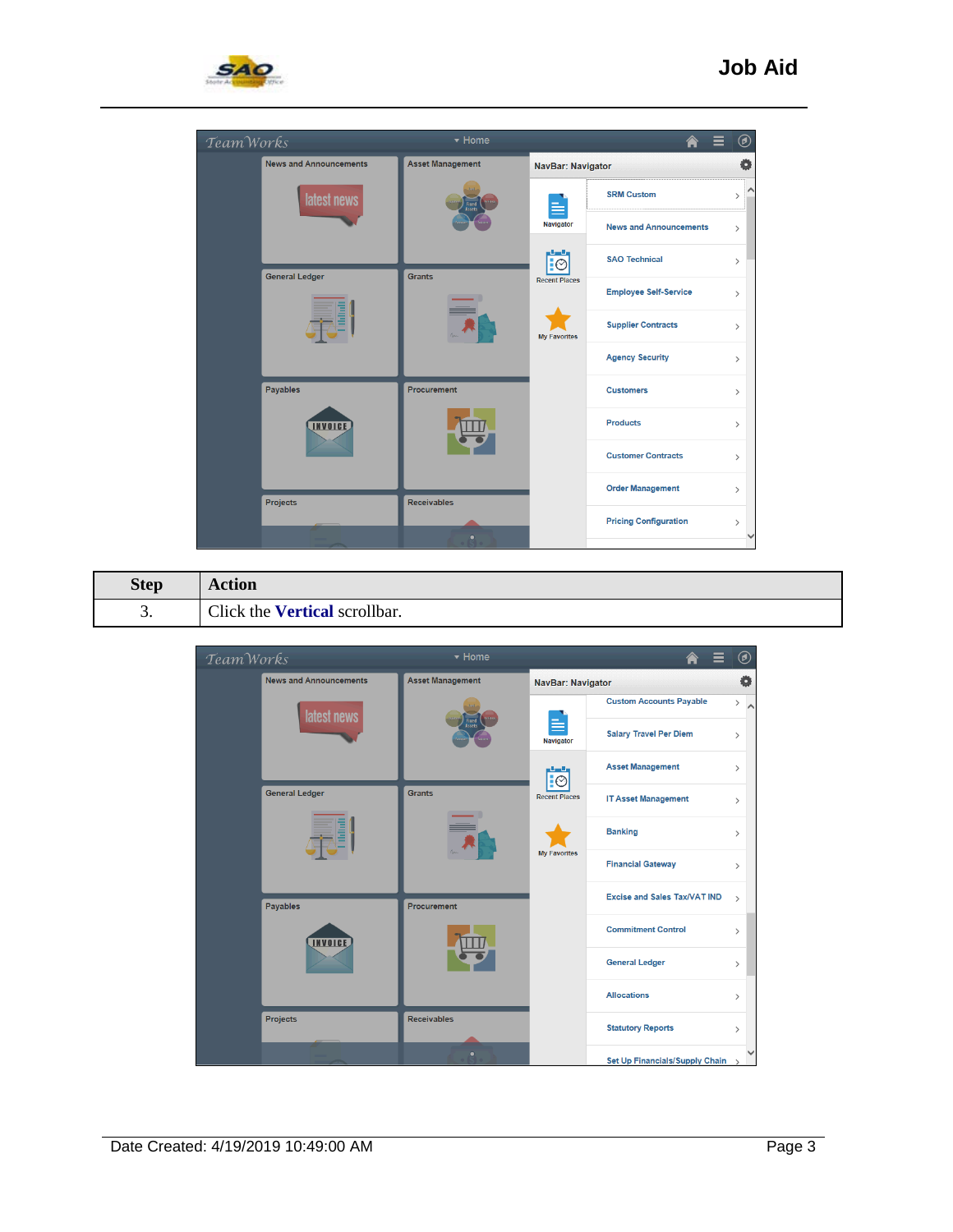

| <b>Step</b> | <b>Action</b>                          |
|-------------|----------------------------------------|
| 4.          | Click the Salary Travel Per Diem link. |
|             | <b>Salary Travel Per Diem</b>          |



| <b>Step</b>     | <b>Action</b>                           |
|-----------------|-----------------------------------------|
| $\mathcal{L}$ . | Click the <b>Maintain/Approve</b> link. |
|                 | <b>Maintain/Approve</b>                 |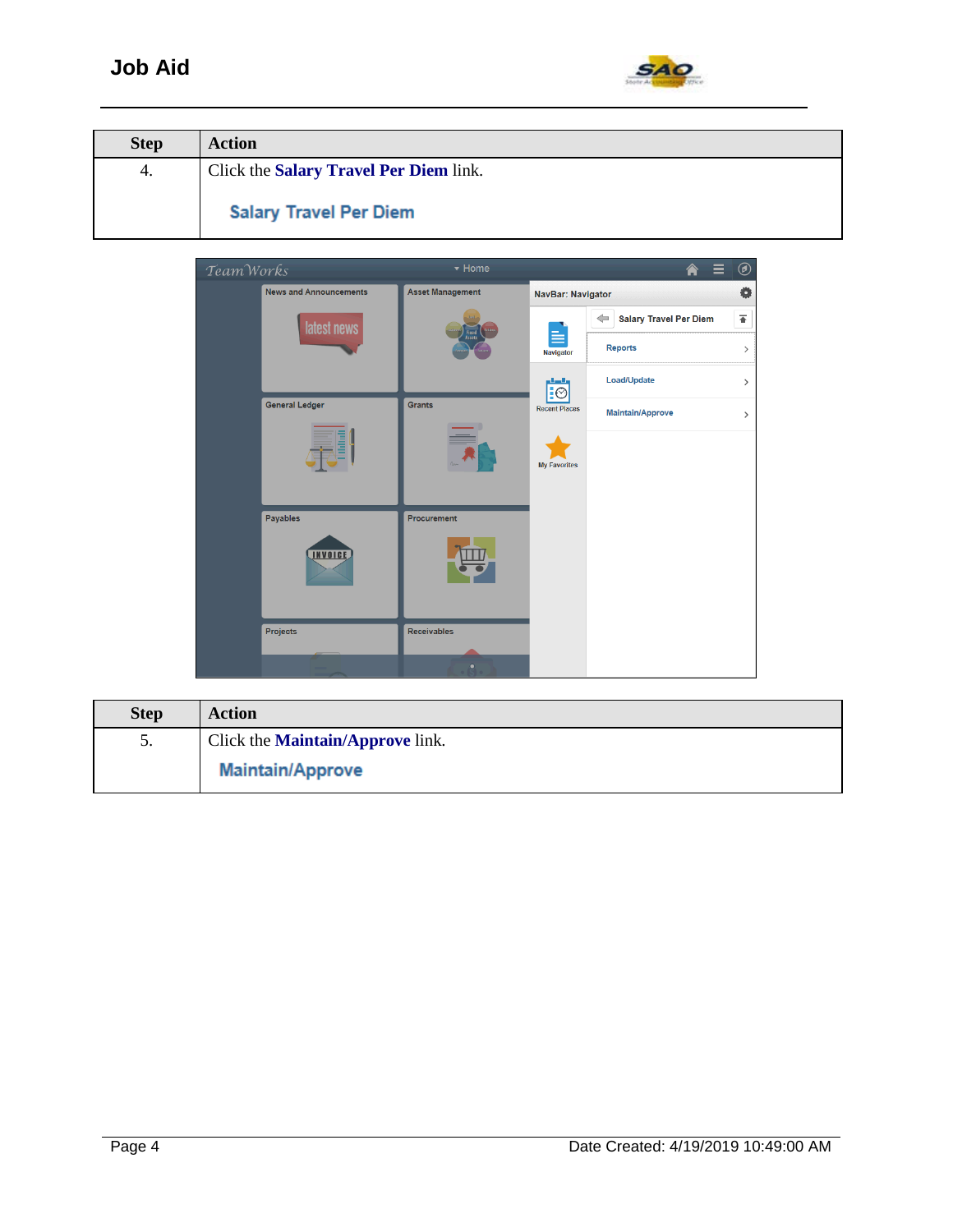

| TeamWorks |                               | ▼ Home                  |                      | $^{\circledR}$<br>Ξ<br><mark>а</mark> |
|-----------|-------------------------------|-------------------------|----------------------|---------------------------------------|
|           | <b>News and Announcements</b> | <b>Asset Management</b> | NavBar: Navigator    | Ö                                     |
|           | latest news                   |                         |                      | 香<br><b>Maintain/Approve</b><br>⇐     |
|           |                               | <b>Fixed</b><br>Asset   | Navigator            | <b>Salary Travel</b>                  |
|           |                               |                         | $\mathbf{E}$         | <b>Approve Salary/PerDiem</b>         |
|           | <b>General Ledger</b>         | <b>Grants</b>           | <b>Recent Places</b> |                                       |
|           |                               |                         | <b>My Favorites</b>  |                                       |
|           | Payables<br>INVOICE           | Procurement             |                      |                                       |
|           | <b>Projects</b>               | <b>Receivables</b>      |                      |                                       |
|           |                               | $\bullet$               |                      |                                       |

| <b>Step</b> | <b>Action</b>                 |
|-------------|-------------------------------|
| 6.          | Click the Salary Travel link. |
|             | <b>Salary Travel</b>          |

| < Home                                                                                        | $^\copyright$<br>New Window   Help |
|-----------------------------------------------------------------------------------------------|------------------------------------|
| <b>Salary Travel</b>                                                                          |                                    |
| Enter any information you have and click Search. Leave fields blank for a list of all values. |                                    |
|                                                                                               |                                    |
| <b>Find an Existing Value</b>                                                                 |                                    |
| Search Criteria                                                                               |                                    |
| Business Unit begins with v 48400<br>$\overline{\mathbf{Q}}$                                  |                                    |
| Fiscal Year $=$<br>$\overline{\mathsf{v}}$<br>2017Q                                           |                                    |
| Empl ID begins with $\sqrt{}$<br>$\overline{\mathbf{Q}}$                                      |                                    |
| Name begins with $\vee$<br>$\overline{\mathsf{Q}}$                                            |                                    |
| □ Case Sensitive                                                                              |                                    |
|                                                                                               |                                    |
|                                                                                               |                                    |
|                                                                                               |                                    |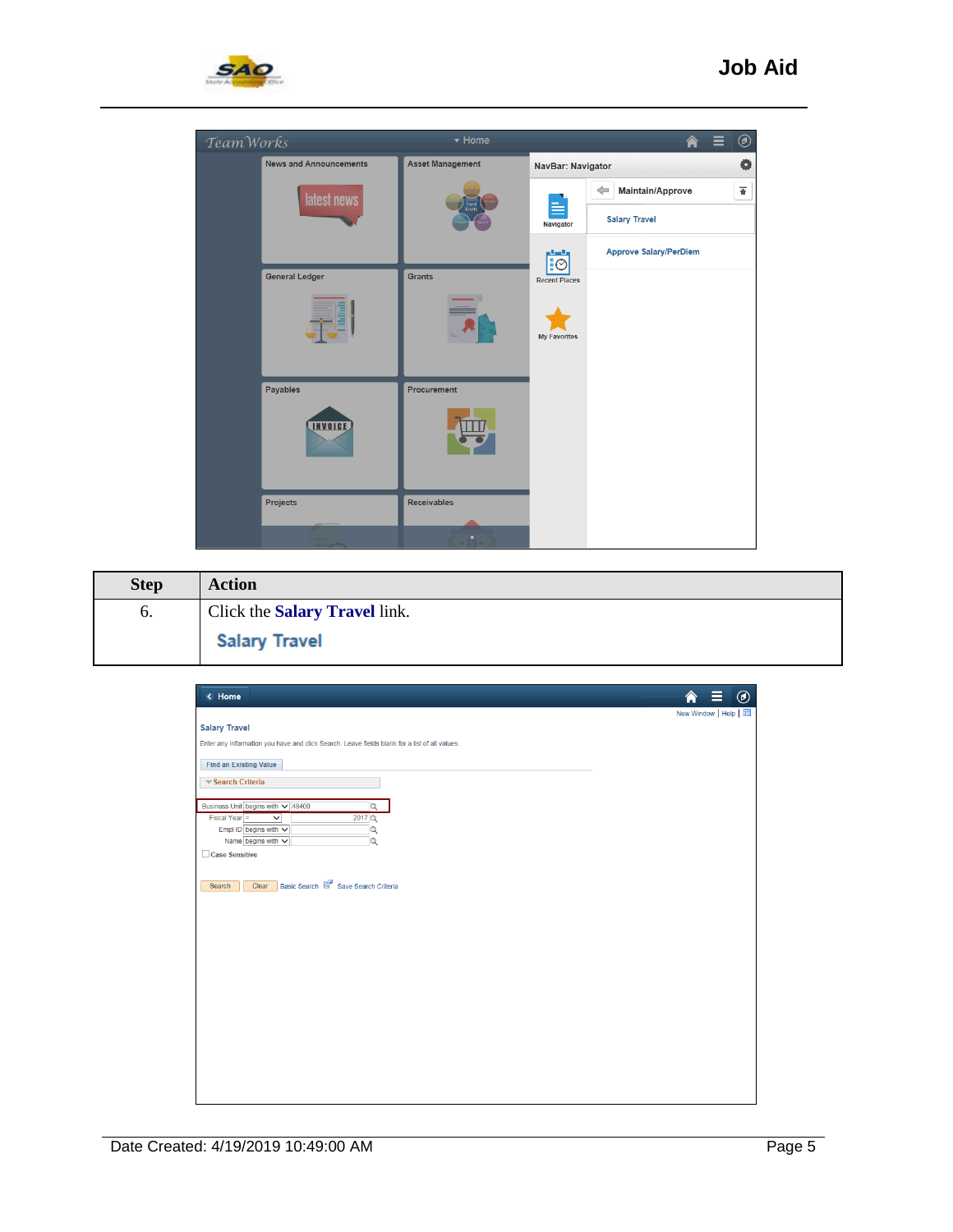

| <b>Step</b> | <b>Action</b>                                                                                                                                   |
|-------------|-------------------------------------------------------------------------------------------------------------------------------------------------|
|             | Verify the <b>Business Unit</b> . If the correct business unit does not default enter or use the<br>search functionality to select a new value. |

| < Home                                                                                        | $\circledcirc$    |
|-----------------------------------------------------------------------------------------------|-------------------|
| <b>Salary Travel</b>                                                                          | New Window   Help |
| Enter any information you have and click Search. Leave fields blank for a list of all values. |                   |
|                                                                                               |                   |
| <b>Find an Existing Value</b>                                                                 |                   |
| Search Criteria                                                                               |                   |
| Business Unit begins with v 48400<br>Q                                                        |                   |
| Fiscal Year $\sqrt{ }$<br>$\overline{\mathbf{v}}$<br>2017Q                                    |                   |
| Empl ID begins with v<br>Q                                                                    |                   |
| $\overline{\mathbf{Q}}$<br>Name begins with $\vee$                                            |                   |
| Case Sensitive                                                                                |                   |
|                                                                                               |                   |
| Basic Search & Save Search Criteria<br>Clear<br>Search                                        |                   |
|                                                                                               |                   |
|                                                                                               |                   |
|                                                                                               |                   |
|                                                                                               |                   |
|                                                                                               |                   |
|                                                                                               |                   |
|                                                                                               |                   |
|                                                                                               |                   |
|                                                                                               |                   |
|                                                                                               |                   |
|                                                                                               |                   |
|                                                                                               |                   |
|                                                                                               |                   |
|                                                                                               |                   |

| <b>Step</b> | <b>Action</b>                                                                                                                             |
|-------------|-------------------------------------------------------------------------------------------------------------------------------------------|
|             | The current fiscal year defaults in the <b>Fiscal Year</b> field. Users can Review information<br>from a prior year by changing the year. |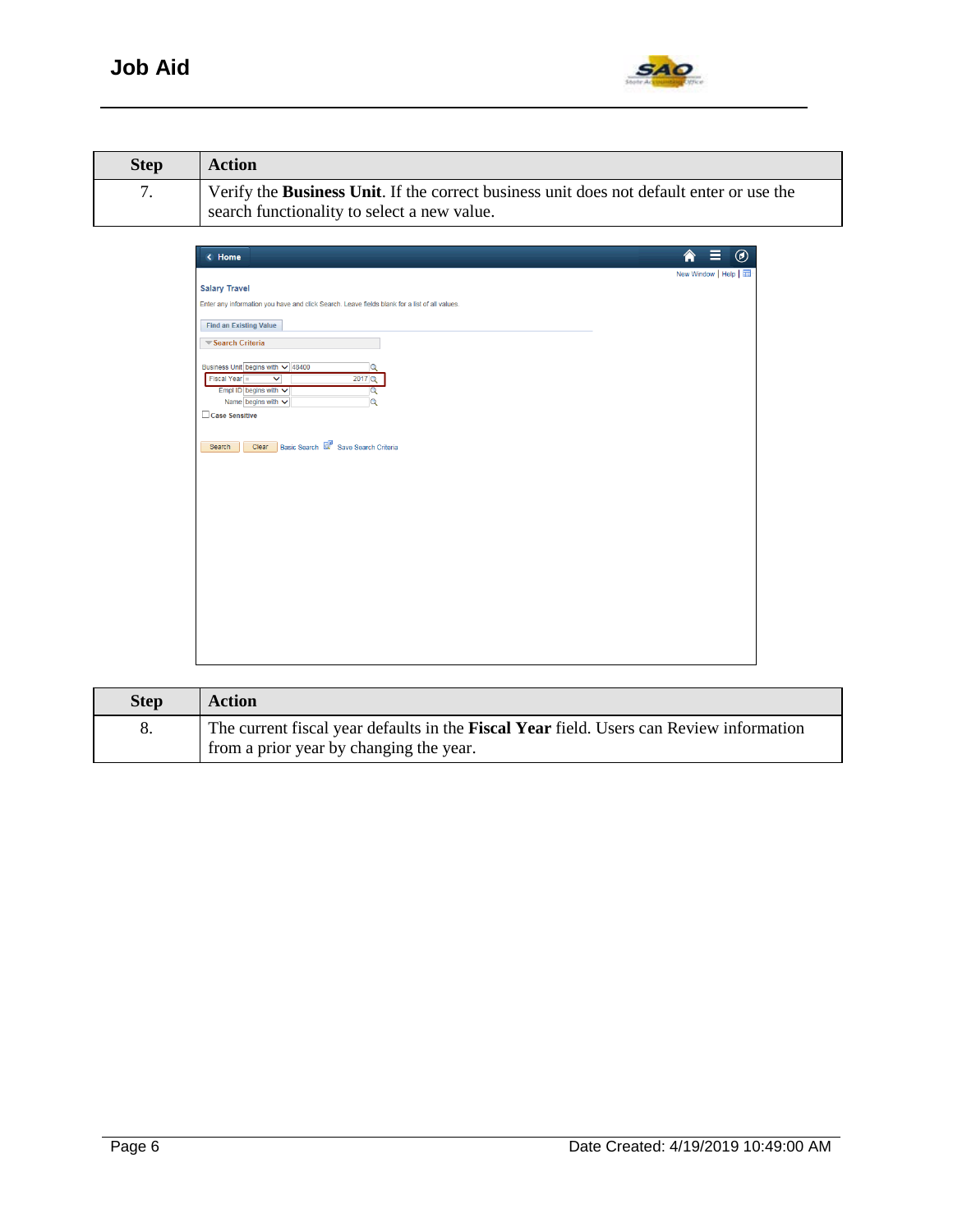

| < Home                                                                                                                                                                                                                                                         |                   | $^{\copyright}$ |
|----------------------------------------------------------------------------------------------------------------------------------------------------------------------------------------------------------------------------------------------------------------|-------------------|-----------------|
|                                                                                                                                                                                                                                                                | New Window   Help |                 |
| <b>Salary Travel</b>                                                                                                                                                                                                                                           |                   |                 |
| Enter any information you have and click Search. Leave fields blank for a list of all values.                                                                                                                                                                  |                   |                 |
| <b>Find an Existing Value</b>                                                                                                                                                                                                                                  |                   |                 |
| Search Criteria                                                                                                                                                                                                                                                |                   |                 |
| Business Unit begins with v 48400<br>$\overline{\mathsf{Q}}$<br>Fiscal Year $\sqrt{ }$<br>2017 Q<br>$\overline{\mathsf{v}}$<br>$\overline{\mathbf{Q}}$<br>Empl ID begins with $\vee$<br>$\overline{\mathbf{Q}}$<br>Name begins with $\vee$<br>□ Case Sensitive |                   |                 |
| Basic Search & Save Search Criteria<br>Clear<br>Search                                                                                                                                                                                                         |                   |                 |
|                                                                                                                                                                                                                                                                |                   |                 |
|                                                                                                                                                                                                                                                                |                   |                 |
|                                                                                                                                                                                                                                                                |                   |                 |
|                                                                                                                                                                                                                                                                |                   |                 |
|                                                                                                                                                                                                                                                                |                   |                 |
|                                                                                                                                                                                                                                                                |                   |                 |
|                                                                                                                                                                                                                                                                |                   |                 |
|                                                                                                                                                                                                                                                                |                   |                 |
|                                                                                                                                                                                                                                                                |                   |                 |
|                                                                                                                                                                                                                                                                |                   |                 |
|                                                                                                                                                                                                                                                                |                   |                 |
|                                                                                                                                                                                                                                                                |                   |                 |

| <b>Step</b> | <b>Action</b>                                                                                               |  |
|-------------|-------------------------------------------------------------------------------------------------------------|--|
| 9.          | Users can select the desired employee by Empl ID or Name. In this example, the user<br>searches by Empl ID. |  |
|             | <b>Note:</b> The Empl ID field can also be used to search by the Vendor EFI number.                         |  |
|             | Click in the <b>Empl ID</b> field.                                                                          |  |
|             | Empl ID begins with $\vee$                                                                                  |  |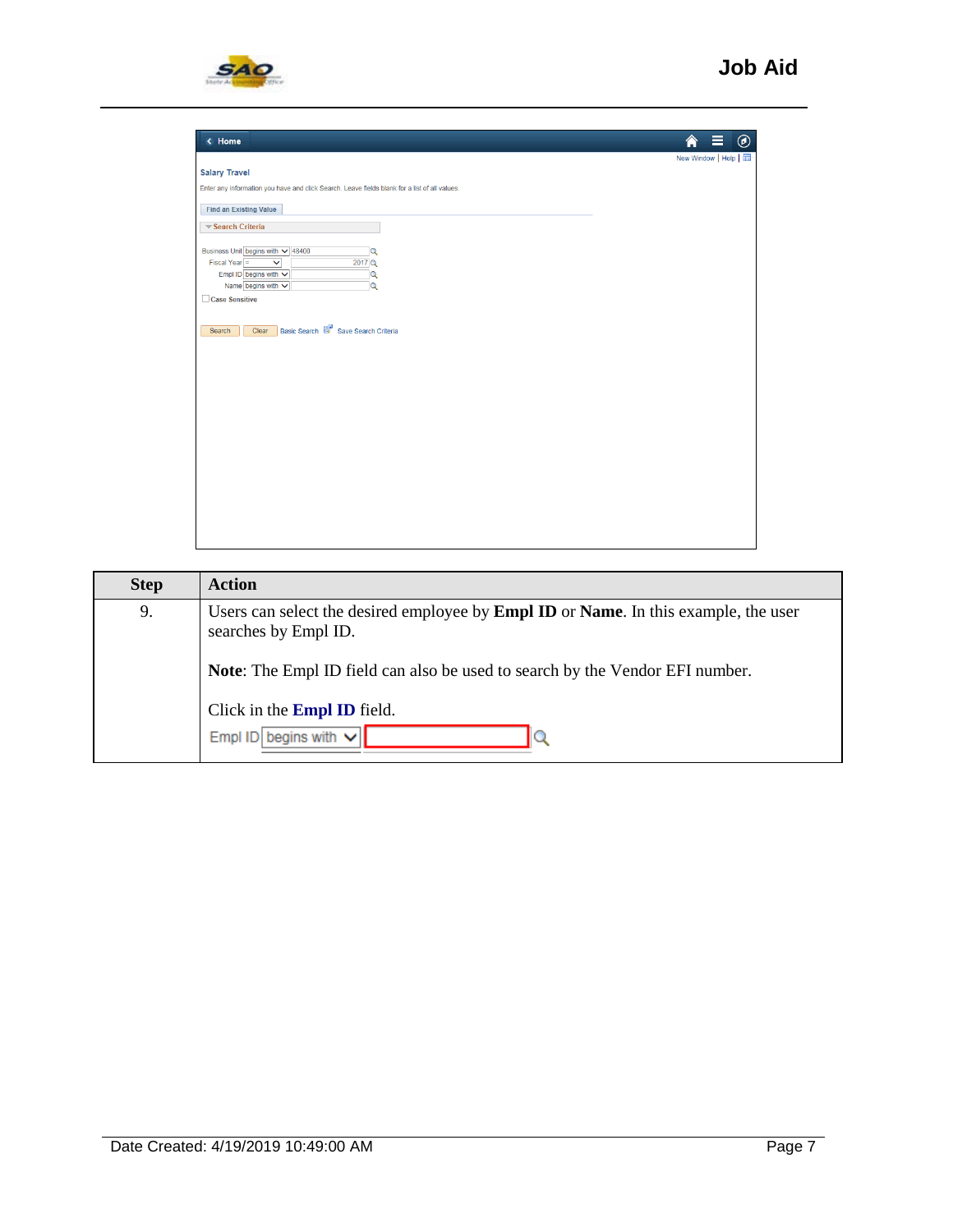

| < Home                                                                                        | $\circledcirc$    |
|-----------------------------------------------------------------------------------------------|-------------------|
|                                                                                               | New Window   Help |
| <b>Salary Travel</b>                                                                          |                   |
| Enter any information you have and click Search. Leave fields blank for a list of all values. |                   |
| <b>Find an Existing Value</b>                                                                 |                   |
| Search Criteria                                                                               |                   |
| Business Unit begins with v 48400<br>$\alpha$                                                 |                   |
| Fiscal Year $\sqrt{=}$<br>$\overline{\mathsf{v}}$<br>2017 Q                                   |                   |
| Empl ID begins with $\vee$<br>Q<br>Name begins with $\vee$<br>$\alpha$                        |                   |
| □ Case Sensitive                                                                              |                   |
|                                                                                               |                   |
| Basic Search & Save Search Criteria<br>Clear<br>Search                                        |                   |
|                                                                                               |                   |
|                                                                                               |                   |

| <b>Step</b> | <b>Action</b>                                                    |
|-------------|------------------------------------------------------------------|
| 10.         | Enter the appropriate information into the <b>Empl ID</b> field. |
|             | For this example, type 00230023.                                 |

| < Home                                                                                        | 合                 | $\circledcirc$ |
|-----------------------------------------------------------------------------------------------|-------------------|----------------|
|                                                                                               | New Window   Help |                |
| <b>Salary Travel</b>                                                                          |                   |                |
| Enter any information you have and click Search. Leave fields blank for a list of all values. |                   |                |
| <b>Find an Existing Value</b>                                                                 |                   |                |
|                                                                                               |                   |                |
| Search Criteria                                                                               |                   |                |
| Business Unit begins with v 48400<br>$\overline{\mathsf{Q}}$                                  |                   |                |
| Fiscal Year $\sqrt{ }$<br>2017Q<br>$\overline{\mathsf{v}}$                                    |                   |                |
| Empl ID begins with v 00230023<br>$ \mathbf{Q} $                                              |                   |                |
| $\overline{\mathbf{Q}}$<br>Name begins with $\vee$                                            |                   |                |
| □ Case Sensitive                                                                              |                   |                |
|                                                                                               |                   |                |
| Basic Search & Save Search Criteria<br>Clear<br>Search                                        |                   |                |
|                                                                                               |                   |                |
|                                                                                               |                   |                |
|                                                                                               |                   |                |
|                                                                                               |                   |                |
|                                                                                               |                   |                |
|                                                                                               |                   |                |
|                                                                                               |                   |                |
|                                                                                               |                   |                |
|                                                                                               |                   |                |
|                                                                                               |                   |                |
|                                                                                               |                   |                |
|                                                                                               |                   |                |
|                                                                                               |                   |                |
|                                                                                               |                   |                |
|                                                                                               |                   |                |
|                                                                                               |                   |                |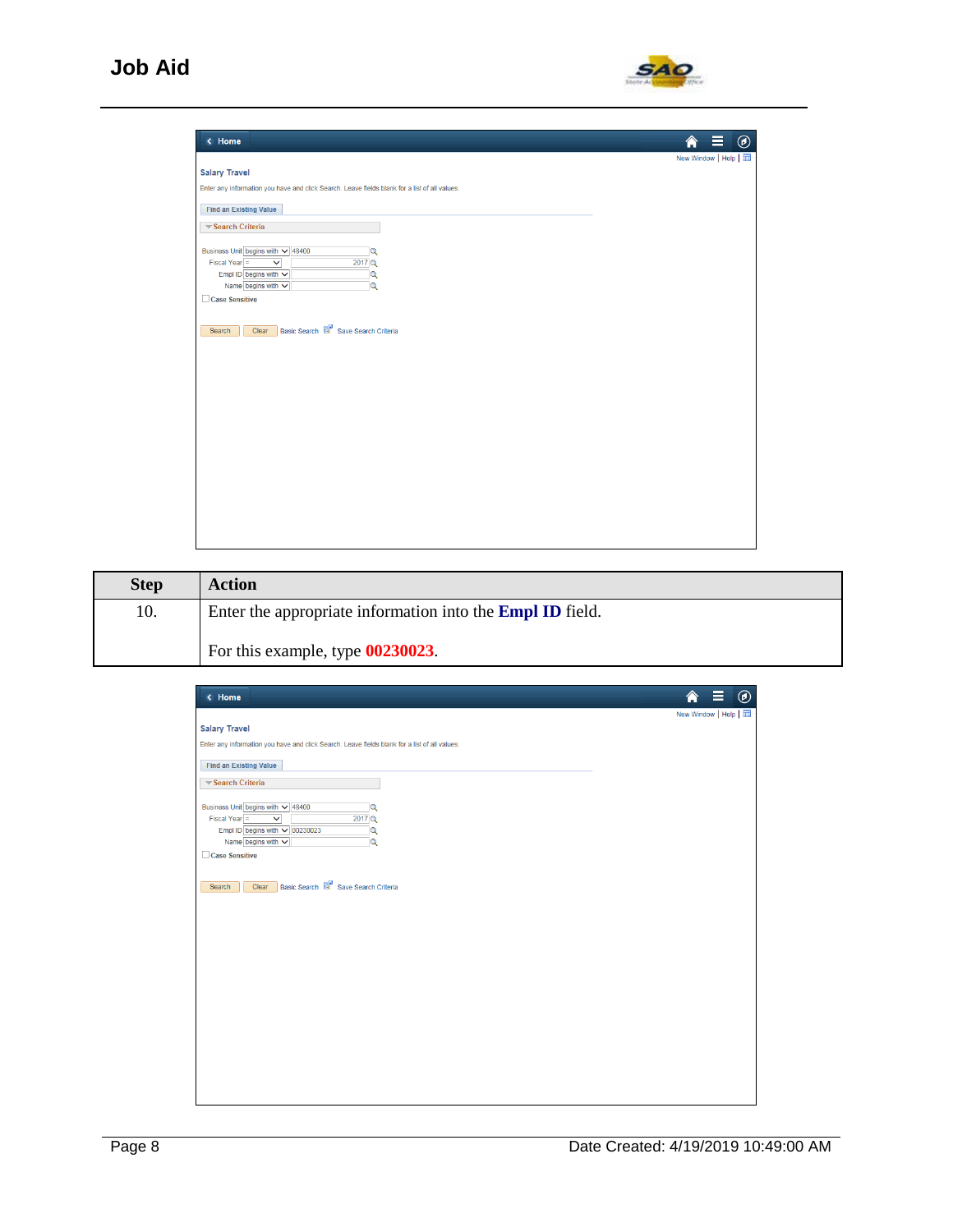

| <b>Step</b> | <b>Action</b>                   |
|-------------|---------------------------------|
| 11.         | Click the <b>Search</b> button. |
|             | Search                          |

| <b>Salary Travel</b> |                                                                                                    |                                |                                      |                                     |                                                           | New Window   Help   Personalize Page      |
|----------------------|----------------------------------------------------------------------------------------------------|--------------------------------|--------------------------------------|-------------------------------------|-----------------------------------------------------------|-------------------------------------------|
|                      | Business Unit: 48400<br>FEI/SSN/Employee ID: 00230023<br>Jerry                                     | Transportation, Dept of<br>Tom |                                      | Fiscal Year: 2017 Related BU: 48400 | lQ.                                                       |                                           |
|                      | Position Title: Heavy Equipment Operator 2<br>Personal Services:<br>29737.20<br>Travel Verified: √ | <b>Travel:</b>                 | <b>Negative Amount</b><br>Confirmed: | Job Code: TRT011<br>0.00<br>N/A     | $\checkmark$                                              |                                           |
|                      | Employee Status: Current Employee                                                                  | $\checkmark$                   | Add Updated Row                      |                                     |                                                           |                                           |
|                      |                                                                                                    |                                |                                      |                                     | Personalize   Find   View All   $\boxed{2}$   $\boxed{4}$ | First $\bigcirc$ 1-2 of 2 $\bigcirc$ Last |
| Source               | <b>Personal Services</b>                                                                           | Travel                         | <b>Employee</b><br><b>Status</b>     | <b>Travel Verified</b>              | <b>Last Maintained By Operator</b><br>ID                  | <b>Last Change Date</b>                   |
| <b>HR</b>            | 29737.20                                                                                           |                                | 0.00 Employee                        | √                                   | <b>LOAD</b>                                               | 01/23/2018 4:43:16PM                      |
| ADJ                  | 29737.20                                                                                           |                                | 0.00 Employee                        | $\checkmark$                        | <b>LOAD</b>                                               | 01/23/2018 5:12:55PM                      |
|                      | o <sup>+</sup> Return to Search                                                                    |                                |                                      |                                     |                                                           |                                           |
| <b>圖</b> Save        |                                                                                                    |                                |                                      |                                     |                                                           |                                           |

| <b>Step</b> | <b>Action</b>                                                                  |
|-------------|--------------------------------------------------------------------------------|
| 12.         | Use the Salary Travel page to Review and update an employee's travel expenses. |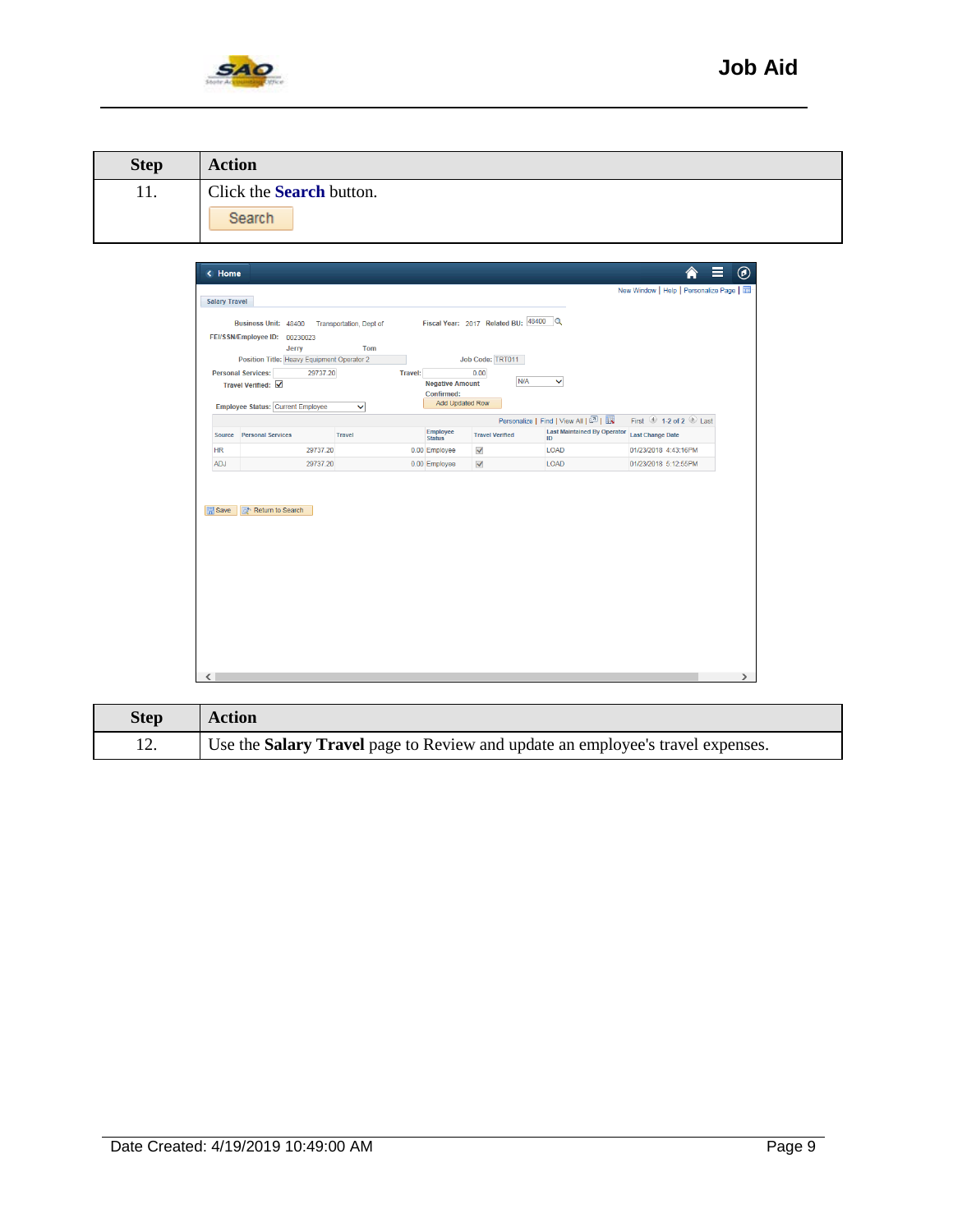

| <b>Salary Travel</b> | Business Unit: 48400<br>FEI/SSN/Employee ID: 00230023<br>Jerry<br>Position Title: Heavy Equipment Operator 2<br><b>Personal Services:</b><br>29737.20<br>Travel Verified: V | Transportation, Dept of<br>Tom<br><b>Travel:</b> | <b>Negative Amount</b><br>Confirmed:<br>Add Updated Row | Fiscal Year: 2017 Related BU: 48400<br>Job Code: TRT011<br>0.00<br>N/A | $\alpha$<br>$\checkmark$                                                        |                                                |
|----------------------|-----------------------------------------------------------------------------------------------------------------------------------------------------------------------------|--------------------------------------------------|---------------------------------------------------------|------------------------------------------------------------------------|---------------------------------------------------------------------------------|------------------------------------------------|
|                      | Employee Status: Current Employee                                                                                                                                           | $\checkmark$                                     |                                                         |                                                                        |                                                                                 |                                                |
| Source               | <b>Personal Services</b>                                                                                                                                                    | <b>Travel</b>                                    | Employee<br>Status                                      | <b>Travel Verified</b>                                                 | Personalize   Find   View All   2  <br><b>Last Maintained By Operator</b><br>ID | First 1-2 of 2 Last<br><b>Last Change Date</b> |
| <b>HR</b>            | 29737.20                                                                                                                                                                    |                                                  | 0.00 Employee                                           | √                                                                      | <b>LOAD</b>                                                                     | 01/23/2018 4:43:16PM                           |
| <b>ADJ</b>           | 29737.20                                                                                                                                                                    |                                                  | 0.00 Employee                                           | $\checkmark$                                                           | <b>LOAD</b>                                                                     | 01/23/2018 5:12:55PM                           |
| <b>B</b> Save        | Return to Search                                                                                                                                                            |                                                  |                                                         |                                                                        |                                                                                 |                                                |

| <b>Step</b> | <b>Action</b>                                                                                                                                                                                                    |
|-------------|------------------------------------------------------------------------------------------------------------------------------------------------------------------------------------------------------------------|
| 13.         | The <b>Related BU</b> field defaults to the main business unit. If an employee's travel expenses<br>are applicable to a related or attached agency, the field must be updated to reflect the<br>attached agency. |
|             | <b>Note:</b> Agencies must take responsibility to identify all expenses applicable to the attached<br>entity in accordance with Audit requirement.                                                               |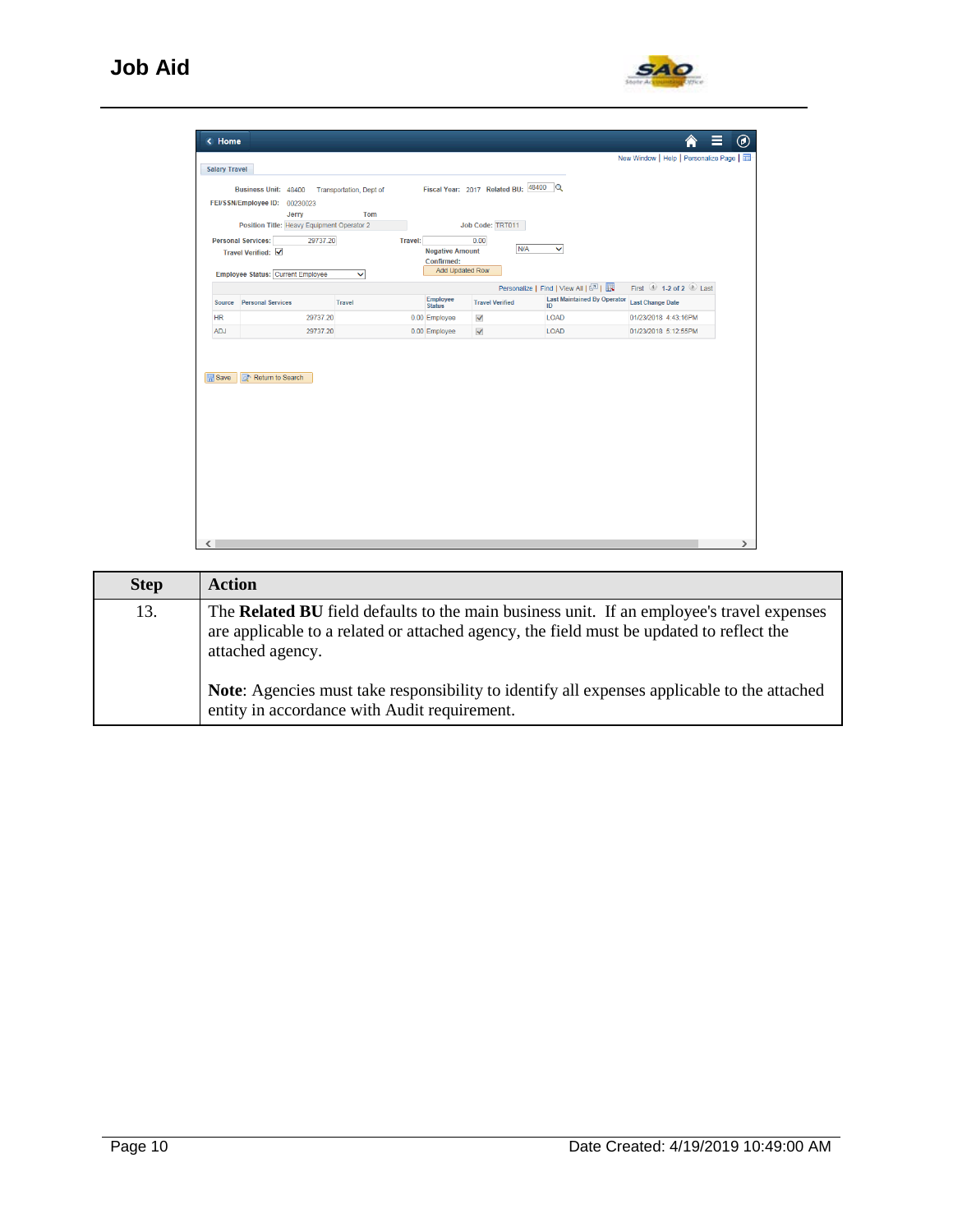

| <b>Salary Travel</b> | Business Unit: 48400<br>FEI/SSN/Employee ID: 00230023<br>Jerry<br>Position Title: Heavy Equipment Operator 2<br>Personal Services:<br>29737.20<br>Travel Verified: V<br>Employee Status: Current Employee | Transportation, Dept of<br>Tom<br><b>Travel:</b><br>◡ | <b>Negative Amount</b><br>Confirmed:<br>Add Updated Row | Fiscal Year: 2017 Related BU: 48400 Q<br>Job Code: TRT011<br>0.00<br>N/A | $\checkmark$                             | New Window   Help   Personalize Page |  |
|----------------------|-----------------------------------------------------------------------------------------------------------------------------------------------------------------------------------------------------------|-------------------------------------------------------|---------------------------------------------------------|--------------------------------------------------------------------------|------------------------------------------|--------------------------------------|--|
|                      |                                                                                                                                                                                                           |                                                       |                                                         |                                                                          | Personalize   Find   View All   2        | First 1-2 of 2 Last                  |  |
| <b>Source</b>        | <b>Personal Services</b>                                                                                                                                                                                  | Travel                                                | Employee<br><b>Status</b>                               | <b>Travel Verified</b>                                                   | <b>Last Maintained By Operator</b><br>ID | <b>Last Change Date</b>              |  |
| <b>HR</b>            | 29737.20                                                                                                                                                                                                  |                                                       | 0.00 Employee                                           | √                                                                        | <b>LOAD</b>                              | 01/23/2018 4:43:16PM                 |  |
| <b>ADJ</b>           | 29737.20                                                                                                                                                                                                  |                                                       | 0.00 Employee                                           | $\checkmark$                                                             | <b>LOAD</b>                              | 01/23/2018 5:12:55PM                 |  |
| <b>■</b> Save        | Return to Search                                                                                                                                                                                          |                                                       |                                                         |                                                                          |                                          |                                      |  |

| <b>Step</b> | <b>Action</b>                                                                                                                                                                                                                                                    |
|-------------|------------------------------------------------------------------------------------------------------------------------------------------------------------------------------------------------------------------------------------------------------------------|
| 14.         | Users can either enter the correct related/attached business unit/agency or use the look-up<br>functionality to select the correct value.                                                                                                                        |
|             | <b>Note</b> This data is needed and required for reporting attached agency data separately for<br>DOAA purposes. It is the agencies responsibility to ensure the Related BU update is<br>appropriately made before the final approval of Salary and Travel data. |
|             | Click the <b>Related BU</b> : button.                                                                                                                                                                                                                            |
|             | Related BU: 48400                                                                                                                                                                                                                                                |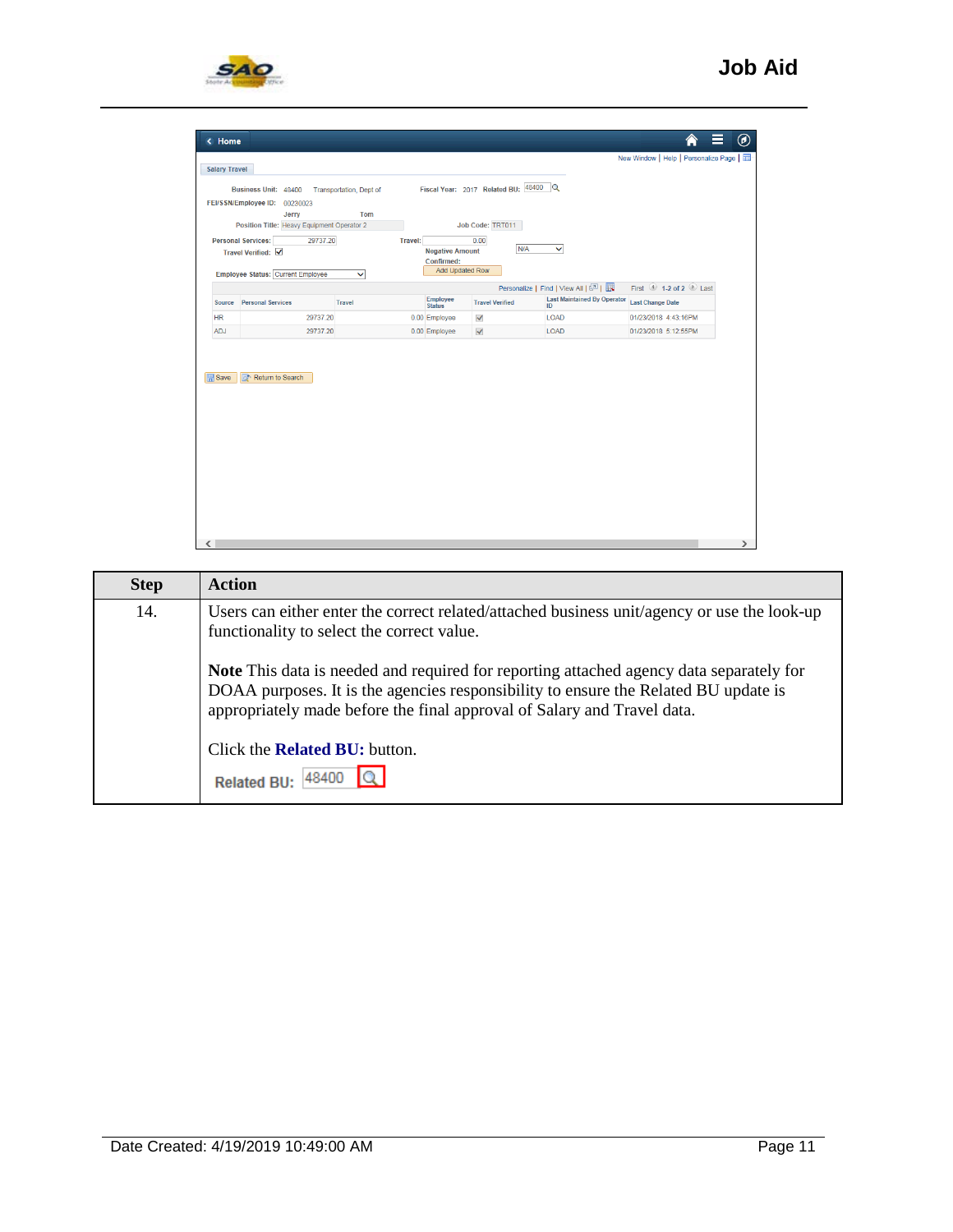

| < Home<br>Salary Travel |                                                                                                                                      |               |                                                                                                       |                                       | New Window   Help   Personalize Page                                    |
|-------------------------|--------------------------------------------------------------------------------------------------------------------------------------|---------------|-------------------------------------------------------------------------------------------------------|---------------------------------------|-------------------------------------------------------------------------|
|                         | Business Unit: 48400 Transportation, Dept of<br>FEI/SSN/Employee ID: 00230023<br>Jerry<br>Position Title: Heavy Equipment Operator 2 | Tom           | Fiscal Year: 2017 Related BU: 48400 Q<br>Job Code: TRT011                                             |                                       |                                                                         |
|                         | Personal Services:<br>29737.20<br>Travel Verified: V<br>Employee Status: Current Employee                                            | $\checkmark$  | Look Up Related BU:<br>$\times$<br>Help<br><b>Business Unit</b><br>48400<br>Business Unit = $\sqrt{}$ | wall四l展                               | First $\textcircled{\texttt{1-2}}$ of 2 $\textcircled{\texttt{1}}$ Last |
|                         | Source Personal Services                                                                                                             | <b>Travel</b> | Look Up<br>Clear<br>Cancel<br><b>Basic</b><br>Lookup                                                  | Intained By Operator Last Change Date |                                                                         |
| HR<br>ADJ               | 29737.20<br>29737.20                                                                                                                 |               | <b>Search Results</b>                                                                                 |                                       | 01/23/2018 4:43:16PM<br>01/23/2018 5:12:55PM                            |
| <b>開Save</b>            | <b>Return to Search</b>                                                                                                              |               | View 100 First 1 1-3 of 3 Last<br><b>Business Unit</b><br>48400<br>92400<br>96000                     |                                       |                                                                         |
|                         |                                                                                                                                      |               |                                                                                                       |                                       |                                                                         |

| <b>Step</b> | <b>Action</b>                                      |
|-------------|----------------------------------------------------|
| 15.         | Click the 96000 link.                              |
|             | <b>Search Results</b>                              |
|             | View 100 First $\bigcirc$ 1-3 of 3 $\bigcirc$ Last |
|             | <b>Business Unit</b>                               |
|             | 48400                                              |
|             | 92400                                              |
|             | 96000                                              |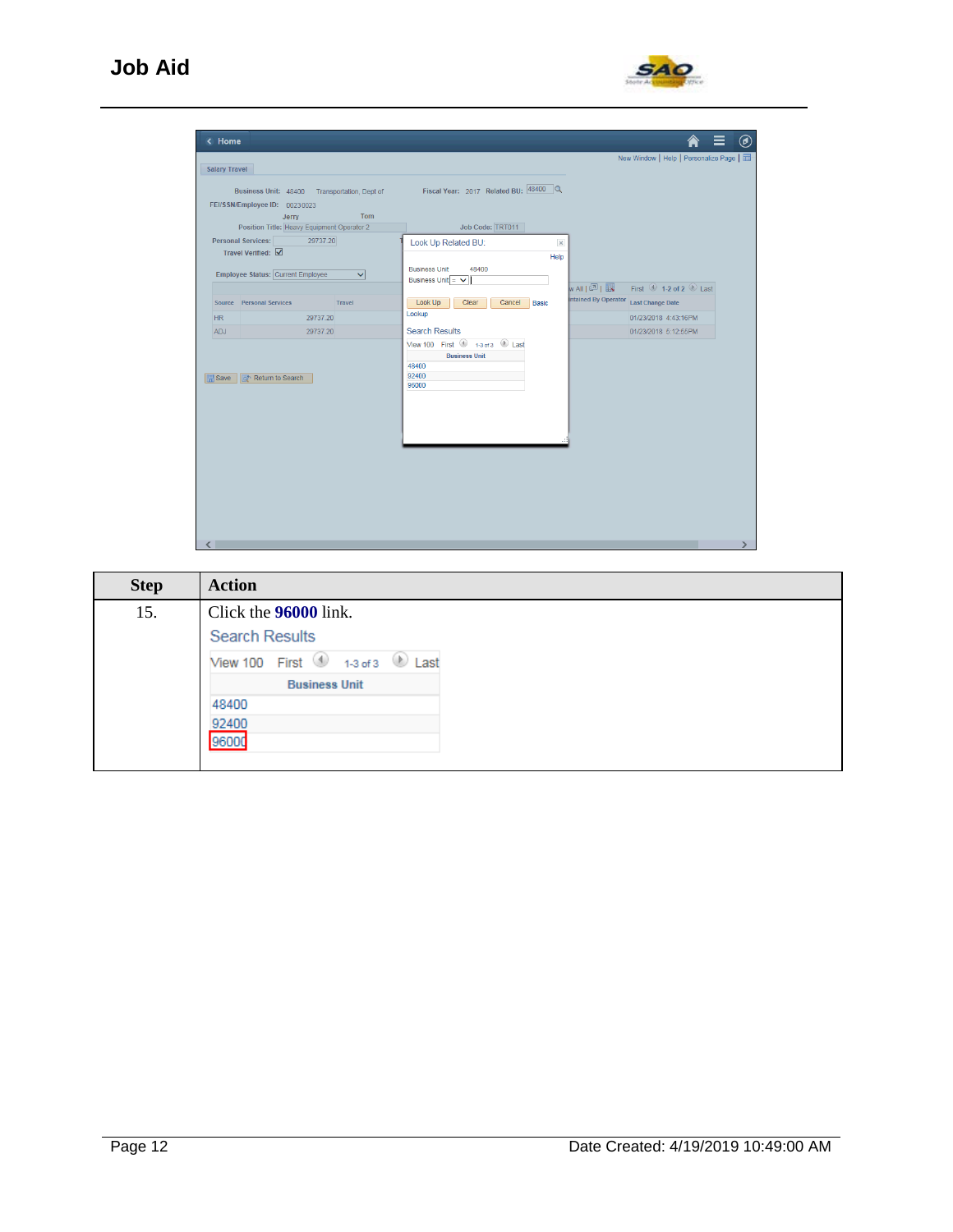

| <b>Negative Amount</b><br>Travel Verified: √<br>Confirmed:<br>Add Updated Row<br>Employee Status: Current Employee<br>$\checkmark$<br>Personalize   Find   View All   2  <br>First $\bigcirc$ 1-2 of 2 $\bigcirc$ Last<br>Employee<br><b>Last Maintained By Operator</b><br><b>Travel Verified</b><br><b>Last Change Date</b><br><b>Personal Services</b><br><b>Travel</b><br>Source<br><b>Status</b><br>ID<br>29737.20<br><b>HR</b><br>0.00 Employee<br>√<br><b>LOAD</b><br>01/23/2018 4:43:16PM<br>ADJ<br>$\checkmark$<br>29737.20<br>0.00 Employee<br>LOAD<br>01/23/2018 5:12:55PM<br>Return to Search<br><b>開</b> Save | FEI/SSN/Employee ID: 00230023<br>Jerry<br>Position Title: Heavy Equipment Operator 2<br><b>Personal Services:</b><br>29737.20 | Tom<br><b>Travel:</b> | Job Code: TRT011<br>0.00<br>N/A | $\checkmark$ |  |
|----------------------------------------------------------------------------------------------------------------------------------------------------------------------------------------------------------------------------------------------------------------------------------------------------------------------------------------------------------------------------------------------------------------------------------------------------------------------------------------------------------------------------------------------------------------------------------------------------------------------------|-------------------------------------------------------------------------------------------------------------------------------|-----------------------|---------------------------------|--------------|--|
|                                                                                                                                                                                                                                                                                                                                                                                                                                                                                                                                                                                                                            |                                                                                                                               |                       |                                 |              |  |
|                                                                                                                                                                                                                                                                                                                                                                                                                                                                                                                                                                                                                            |                                                                                                                               |                       |                                 |              |  |
|                                                                                                                                                                                                                                                                                                                                                                                                                                                                                                                                                                                                                            |                                                                                                                               |                       |                                 |              |  |
|                                                                                                                                                                                                                                                                                                                                                                                                                                                                                                                                                                                                                            |                                                                                                                               |                       |                                 |              |  |
|                                                                                                                                                                                                                                                                                                                                                                                                                                                                                                                                                                                                                            |                                                                                                                               |                       |                                 |              |  |
|                                                                                                                                                                                                                                                                                                                                                                                                                                                                                                                                                                                                                            |                                                                                                                               |                       |                                 |              |  |

| <b>Step</b> | <b>Action</b>                 |
|-------------|-------------------------------|
| 16.         | Click the <b>Save</b> button. |
|             | di Save                       |

| < Home                                                                                                                                                                         |                                                                                           |                                |                                                                 |                        |                                          |                                           | $\circledcirc$ |
|--------------------------------------------------------------------------------------------------------------------------------------------------------------------------------|-------------------------------------------------------------------------------------------|--------------------------------|-----------------------------------------------------------------|------------------------|------------------------------------------|-------------------------------------------|----------------|
|                                                                                                                                                                                |                                                                                           |                                |                                                                 |                        |                                          | New Window   Help   Personalize Page      |                |
| <b>Salary Travel</b><br>Fiscal Year: 2017 Related BU: 96000<br>$\alpha$<br>Business Unit: 48400<br>Transportation, Dept of<br>00230023<br>FEI/SSN/Employee ID:<br>Jerry<br>Tom |                                                                                           |                                |                                                                 |                        |                                          |                                           |                |
|                                                                                                                                                                                | Position Title: Heavy Equipment Operator 2                                                |                                |                                                                 | Job Code: TRT011       |                                          |                                           |                |
|                                                                                                                                                                                | Personal Services:<br>29737.20<br>Travel Verified: √<br>Employee Status: Current Employee | <b>Travel:</b><br>$\checkmark$ | 0.00<br><b>Negative Amount</b><br>Confirmed:<br>Add Updated Row | <b>N/A</b>             | ◡                                        |                                           |                |
|                                                                                                                                                                                |                                                                                           |                                |                                                                 |                        | Personalize   Find   View All   2        | First $\bigcirc$ 1-2 of 2 $\bigcirc$ Last |                |
| <b>Source</b>                                                                                                                                                                  | <b>Personal Services</b>                                                                  | <b>Travel</b>                  | Employee<br>Status                                              | <b>Travel Verified</b> | <b>Last Maintained By Operator</b><br>ID | <b>Last Change Date</b>                   |                |
| <b>HR</b>                                                                                                                                                                      | 29737.20                                                                                  |                                | 0.00 Employee<br>√                                              |                        | <b>LOAD</b>                              | 01/23/2018 4:43:16PM                      |                |
| <b>ADJ</b>                                                                                                                                                                     | 29737.20                                                                                  |                                | $\checkmark$<br>0.00 Employee                                   |                        | LOAD                                     | 01/23/2018 5:12:55PM                      |                |
| <b>日</b> Save                                                                                                                                                                  | o <sup>t</sup> Return to Search                                                           |                                |                                                                 |                        |                                          |                                           |                |
| $\langle$                                                                                                                                                                      |                                                                                           |                                |                                                                 |                        |                                          |                                           | ⋗              |